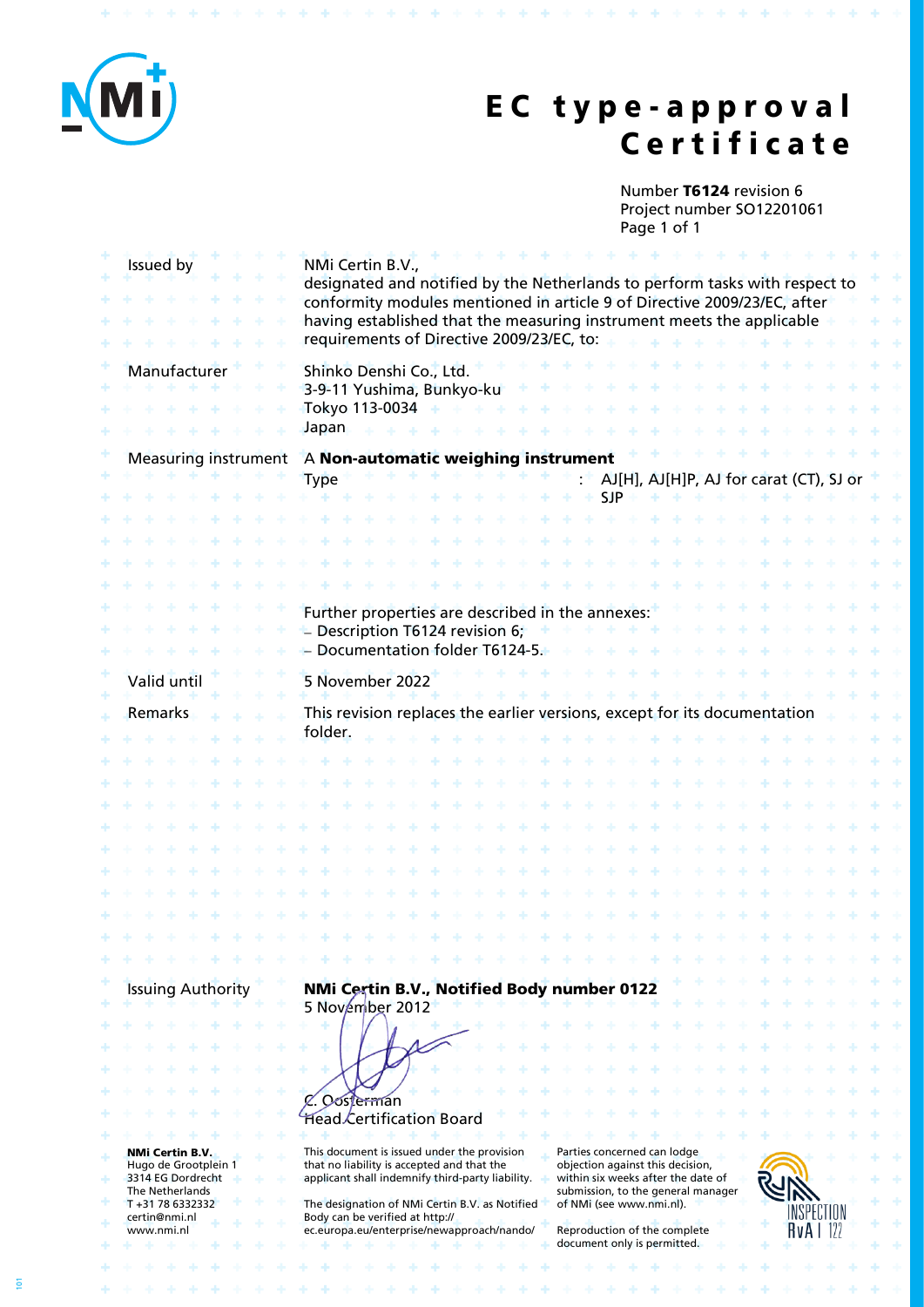

Number **T6124** revision 6 Project number SO12201061 Page 1 of 5

#### **1 General information about the non-automatic weighing instrument**

All properties of the non-automatic weighing instrument, whether mentioned or not, shall not be in conflict with the legislation.

#### **1.1 Essential parts**

See drawings:

- AJ-CE/AJH-CE/AJP-CE/AJHP-CE Block Diagram 1, drawing number 20YE001 rev. 2.1;
- AJ-CE/AJH-CE/AJP-CE/AJHP-CE Block Diagram 2, drawing number 20YE002 rev. 1.1;
- SJP Block Diagram 1, drawing number 21YE001;
- SJP Block Diagram 2, drawing number 21YE002.

The electronics;

The mechanical assembly with weighing cell.

EMC protection measures:

- See AJ-CE/AJH-CE/AJP-CE/AJHP-CE Block Diagram 2, drawing number 20YE002 rev. 1.1 or;
- See SJP Block Diagram 2, drawing number 21YE002;
- The weighing cell is shielded with a metal cover;
- Filter in the incoming power line;
- Ferrite (5 loops) around the power supply cable to the main board;
- Ferrite (1 loop) around the cable between main board and calibration weight unit mechanism;
- The weighing mechanism is connected to ground.

## **1.2 Essential characteristics**

| Accuracy class                                                                            |                                                                         |                                                            |
|-------------------------------------------------------------------------------------------|-------------------------------------------------------------------------|------------------------------------------------------------|
| Maximum capacity                                                                          | 500 g $\leq$ Max $\leq$ 6200 g or<br>2500 ct $\leq$ Max $\leq$ 31000 ct | 50 g $\leq$ Max $\leq$ 12 kg or<br>250 ct < Max < 60000 ct |
| Verification scale interval<br>$e \ge 0.01$ g or $e \ge 0.1$ ct<br>$e = d$ or $e = 10d$   |                                                                         |                                                            |
| Maximum number of scale intervals                                                         | $n \leq 82000$ divisions                                                | $n \leq 42000$ divisions                                   |
| Temperature range                                                                         | +10 °C / +30 °C                                                         |                                                            |
| Weighing range(s)                                                                         | Single interval                                                         |                                                            |
| 9 or 12 V DC supplied by AC/DC adapter or by internal<br>Power supply voltage<br>battery. |                                                                         |                                                            |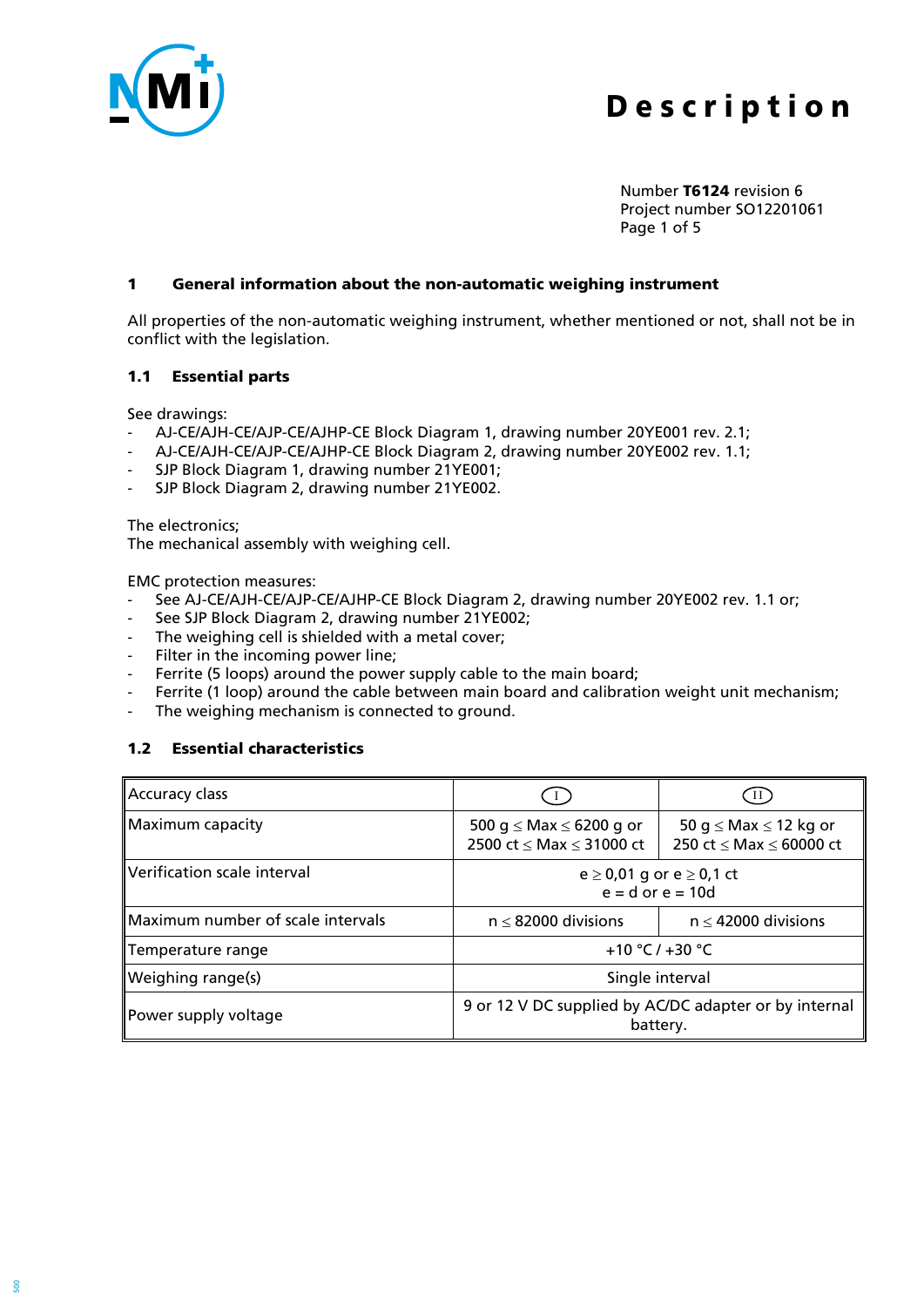

Number **T6124** revision 6 Project number SO12201061 Page 2 of 5

#### **1.3 Essential shapes**

The non-automatic weighing instrument is built according to the drawings:

- AJ(H) and AJ(H)P-220CE~620CE External View, drawing number 20YM069 rev. 0.1;
- AJ and AJP-820CE~1200CE External View, drawing number 20YM070 rev. 0.1;
- CT and CT-DB External View, drawing number 20YM072 rev. 0.1;
- AJ(H)-2200~12KCE External View, drawing number 20YM071 rev. 0.1;
- CT-T and CT-TDB External View, drawing number 20YM073 rev. 0.1;
- SJ(P)-220~820CE External View, drawing number 20YM074 rev. 0.1;
- SJ(P)-1200CE External View, drawing number 20YM075 rev. 0.1;
- SJ(P)-2200~12KCE External View, drawing number 20YM076 rev. 0.1.

The descriptive markings plate is secured against removal by sealing or will be destroyed when removed.

Inside the cabinet is a calibration lock, located on the main board.

## **1.4 Conditional parts**

The non-automatic weighing instrument may be equipped with peripheral equipment which is used for the applications listed in article 1(2)(a) of Directive 2009/23/EC, provided that the peripheral equipment is certified to be connected to an EC type-approved non-automatic weighing instrument by a Notified Body responsible for type examination under Directive 2009/23/EC, or that the equipment and the use of the equipment comply with the requirements of WELMEC 2.5 Issue 2 Section 2.2.

The non-automatic weighing instrument is fitted with a levelling device and a level indicator, unless the instrument is installed in a fixed position. The level indicator has a sensitivity of at least 2 mm for a tilt of 2/1000.

## **1.5 Non-essential parts**

The non-automatic weighing instrument may be connected to non-essential devices, for example but not limited to bar code readers, foot switches, second display's and cash drawers, provided that:

- They do not present primary data used for purposes mentioned in article  $1(2)(a)$  of Directive 2009/23/EC unless the "preliminary observations" in Annex 1 of this directive is satisfied;
- They do not lead to an instrument having other essential characteristics than those fixed by this type-approval document.

Windscreen over the load receptor (in case of type AJ(H)-220CE/-320CE/-420CE/-620CE and AJ(H)P); AC/DC-adapter.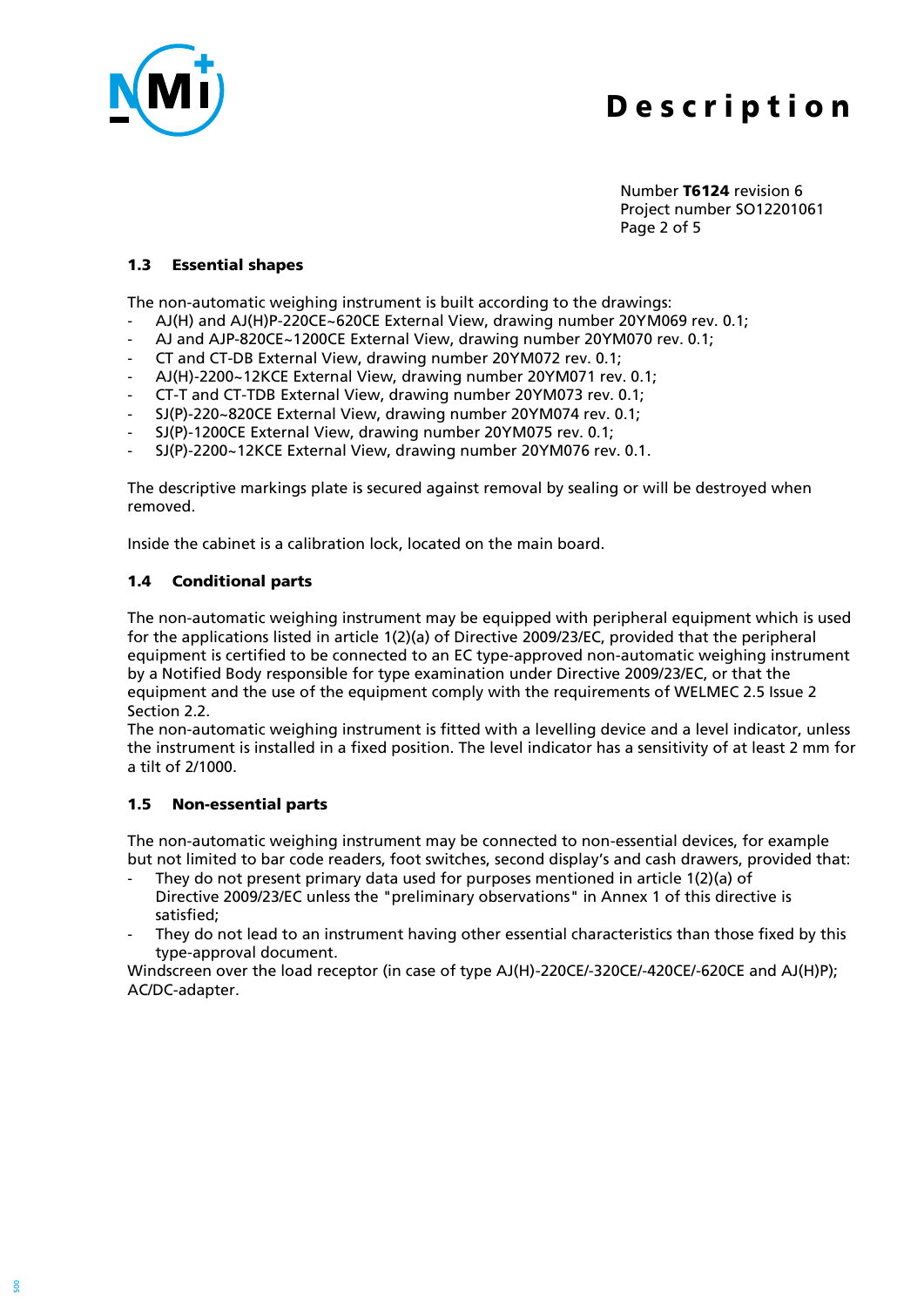

Number **T6124** revision 6 Project number SO12201061 Page 3 of 5

#### **2 Information about the main constituent parts of the non-automatic weighing instrument**

#### **2.1 The electronics**

#### **2.1.1 Essential parts**

| Number               | Pages | Description                           | Remarks |
|----------------------|-------|---------------------------------------|---------|
| 20YE004              |       | <b>AJDP PCB Parts Assignment</b>      | rev 1.1 |
| 21YE004              |       | SJP-DP PCB Parts Assignment           | rev 1.1 |
| $\parallel$ AJDP PCB |       | Parts list AJ / AJH / SJ / SJP series |         |

#### **2.1.2 Essential characteristics**

List of legally relevant functions:

- Determination stability of equilibrium;
- Zero indicator:
- Zero-tracking;
- Combined initial zero-setting and subtractive tare balancing;
- Combined semi-automatic zero-setting and subtractive tare balancing;
- Indication of stable equilibrium;
- Semi-automatic span adjustment with internal calibration mass (optional for class  $\text{(\text{II})};$
- Semi-automatic span adjustment with internal or external calibration mass (only for class  $\mathsf{\left( L\right) }$  ;
- Calibration / set-up mode via a switch on the main board;
- Acting upon significant faults;
- Checking the display;
- Weight unit selection (g, ct, %, pcs);
- Auxiliary indication with differentiated scale division (optional).

## **2.1.3 Conditional parts**

| Number  | Pages | Description                        | Remarks              |
|---------|-------|------------------------------------|----------------------|
| 20YE006 |       | PCB lay-out of Battery unit DJBT-1 | Including parts list |

The non-automatic weighing instrument may be equipped with one or more of the following protective interfaces that have not to be secured:

- RS232C.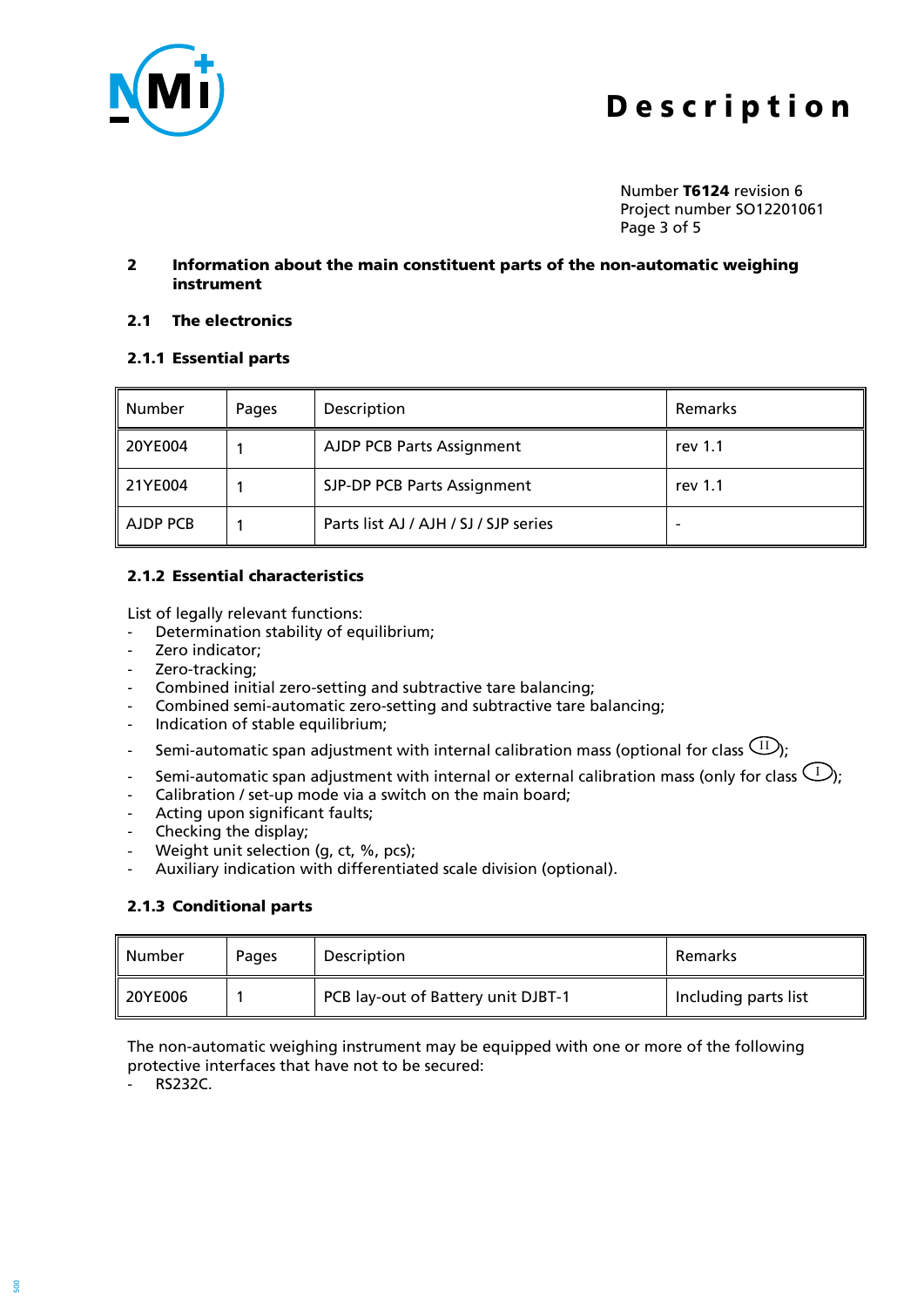

Number **T6124** revision 6 Project number SO12201061 Page 4 of 5

#### **2.1.4 Non-essential parts**

Display; Keyboard.

#### **2.1.5 Non-essential characteristics**

- Check weighing mode (=limit function);
- Percentage weighing mode;
- Piece counting mode.

## **2.2 The mechanical assembly with load cell**

#### **2.2.1 Essential parts**

| Number  | Pages | Description                             | Remarks |
|---------|-------|-----------------------------------------|---------|
| 20YM007 |       | View of Components AJ-CE /AJ-SCE/AJH-CE | rev 1.1 |
| 20YM013 |       | View of Components AJ / AJH / SJ / SJP  | rev 1.1 |
| 20YM019 |       | View of Components AJ for carat (CT)    | rev 1.1 |
| 20YM004 |       | <b>Mechanical Unit</b>                  |         |
| 20YM012 |       | <b>Mechanical Unit</b>                  |         |

#### **2.2.2 Essential characteristics**

Maximum capacity of the weighing cell in case of class  $\mathbb{U}$ :

- Max =  $820$  g with e =  $0.01$  g;
- $Max = 6200$  g with e = 0,1 g.

Maximum capacity of the weighing cell in case of class  $\frac{(\text{II})}{\cdot}$ :

- $Max = 420$  g with e = 0,01 g;
- Max =  $4200$  g with e =  $0,1$  g;
- Max = 12 kg with  $e = 1$  g.

## **2.2.3 Essential shapes**

See drawings:

- Mechanical Unit, drawing number 20YM004;
- Mechanical Unit, drawing number 20YM012.